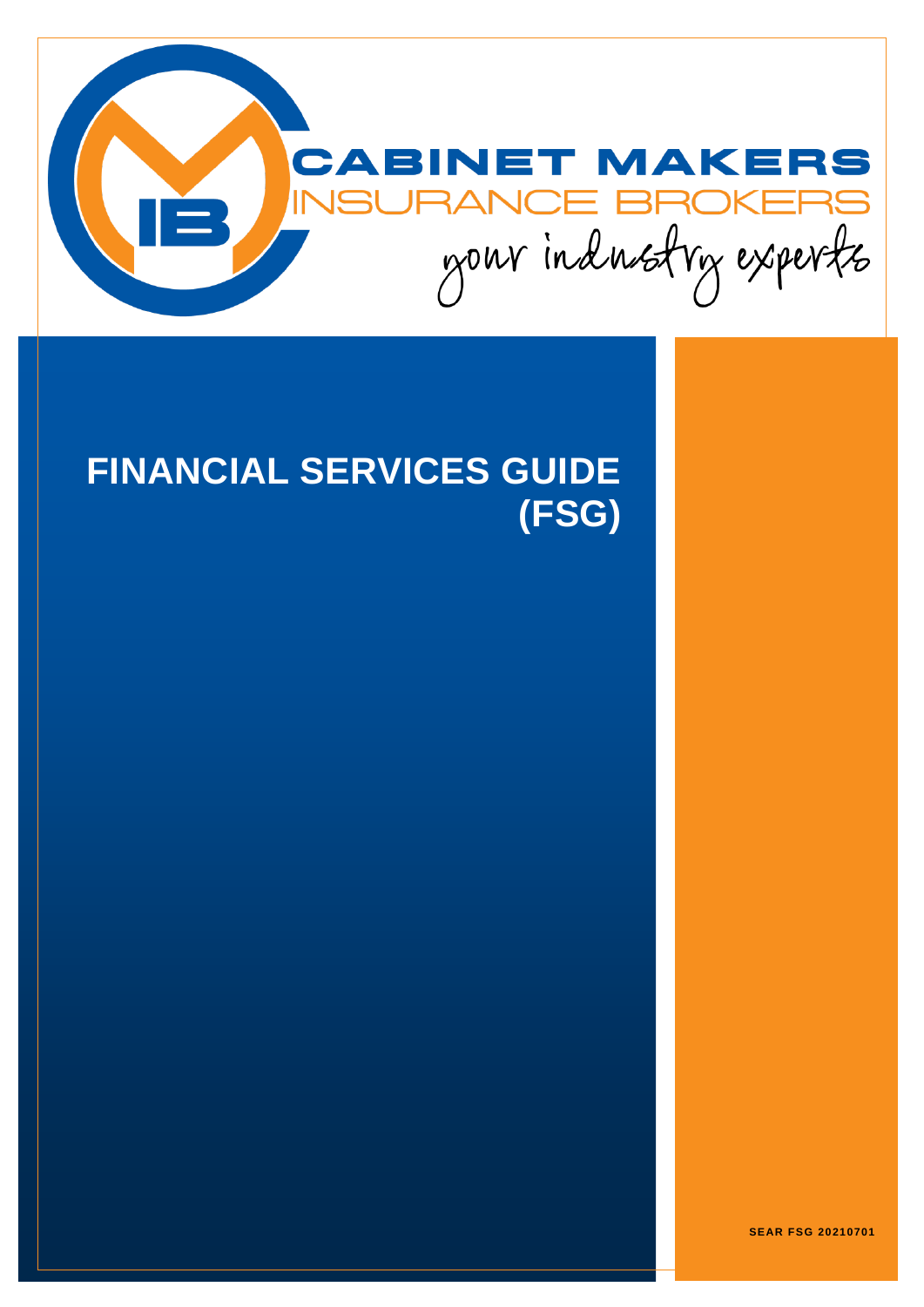## **SECURITY | INTEGRITY | BALANCE**



Sear & Associates Insurance Brokers Pty. Ltd. T/As Cabinet Makers Insurance Brokers ABN 15 006 568 501 AFSL 257706 3-4, 73 Robinson Street, Dandenong, Victoria 3175 PO Box 7013, Dandenong, Victoria 3175 Phone: (03) 9797 2903 Email: [info@cmib.com.au](mailto:info@cmib.com.au) www.cmib.com.au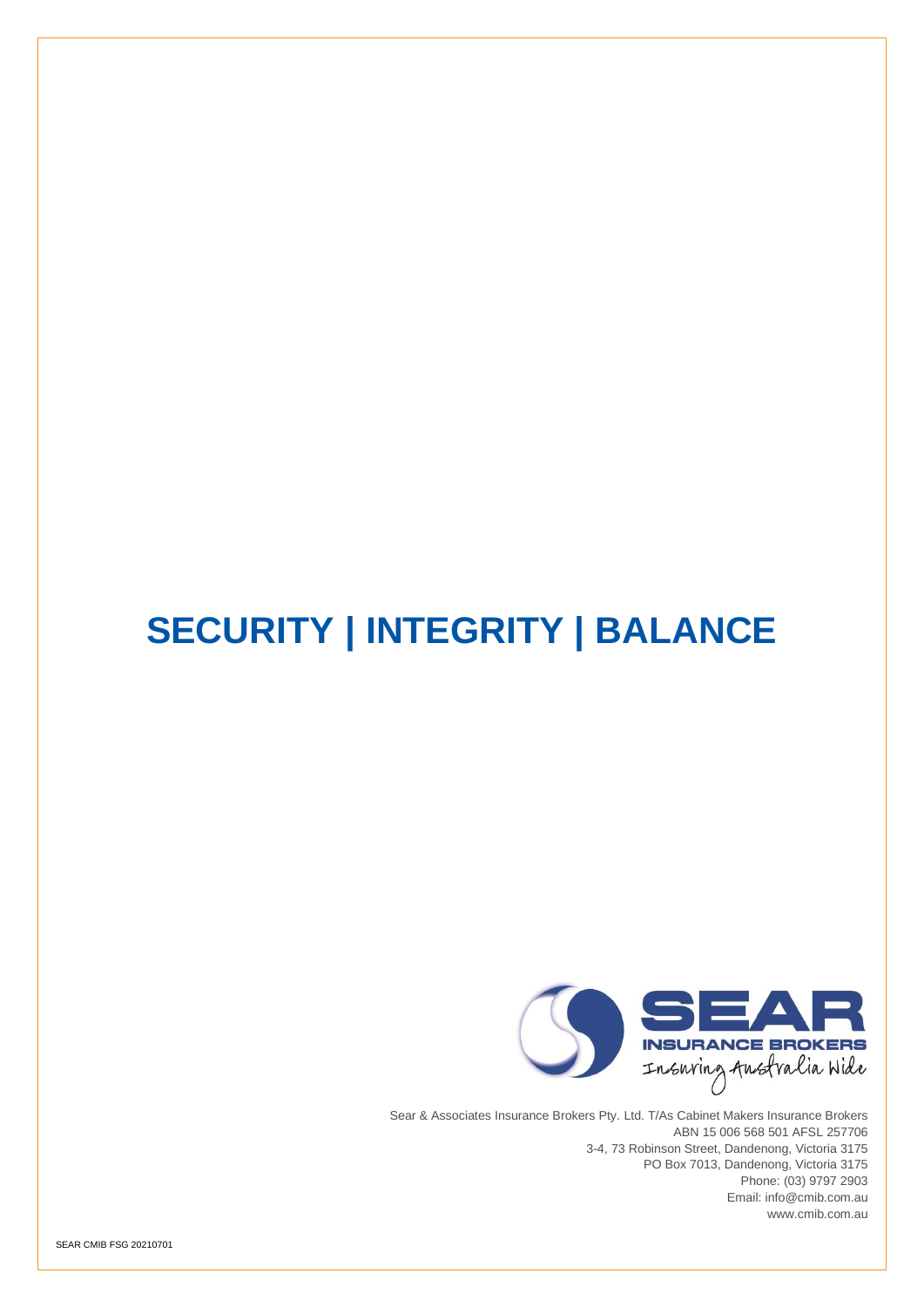#### Financial Services Guide (FSG)

The financial services referred to in this financial services guide (FSG) are offered by Sear & Associates Insurance Brokers Pty. Ltd. ABN 15 006 568 501.

This Financial Services Guide (FSG) contains important information and details about our relationship with you. It sets out information required by law to assist you in deciding whether to use any of our services:

This FSG applies from 1 July 2021 and remains valid unless another FSG is issued to replace it.

#### About Us

Sear & Associates commenced transacting insurance business in 1975. We deal in the full spectrum of general insurance products.

We are licensed under our Australian Financial Services License No: 257706 to provide financial product advice and deal in general insurance products with retail (small & consumer) and wholesale (large and corporate) clients.

We also use the following trading names - Sear Insurance Brokers (SIB), Cabinet Makers Insurance (CMI), Cabinet Makers Insurance Brokers (CMIB), Cabinet Makers Insurance Australia (CMIA), Metal Industries Insurance (MII), Metal Industries Insurance Brokers (MIIB), Metal Industries Insurance Australia (MIIA), Sign Manufacturers Insurance Brokers (SMIB), Sign Industry Insurance Australia (SIIA), Sign Industry Insurance (SIA) & Sign Industry Insurance Brokers (SIIB).

#### Our Contact Details

We can be contacted during our normal business trading hours by phone, fax, email, and letter or in person (if you have arranged an appointment) as follows:

Physical Address: Suites 3-4, 73 Robinson Street, Dandenong, Victoria, Australia 3175

|                | Postal Address: PO Box 7013, Dandenong, Victoria, Australia 3175 |
|----------------|------------------------------------------------------------------|
| By Telephone:  | (03) 9797 2900                                                   |
| By Email:      | info@searinsure.com.au                                           |
| Trading Hours: | 9am - 5pm Monday - Friday                                        |

### The Services We Offer

We act for clients across Australia to assist their risk management process by sourcing and arranging suitable insurance contracts via a broad selection of Australian and International insurers in order to help our clients transfer their risk exposures.

We can assist with:

- **Retail Insurance Products** such as: Home Buildings, Home Contents, Personal and Domestic Property, Motor Vehicle, Sickness & Accident, Travel & Consumer Credit.
- **Wholesale Insurance Products** such as: Industrial Special Risks, Business Packages, Public & Products Liability, Construction All Risks, Commercial Motor Vehicle, Motor Fleet, Heavy Vehicle, Industrial Plant, Machinery Breakdown, Workers Compensation, Farm Package, Marine Hull, Pleasure Craft, Transit, Cargo, & Liability, Builders Warranty, Builders Indemnity, Plumbers Indemnity, Professional Indemnity, Management & Directors and Officers Liability, Information Technology, Cyber Protection & Corporate Travel

#### Who We Act For

We usually act on your behalf and in your interests in all matters. Sometimes, it may be more appropriate for us to access insurance or manage claims where we act as an agent of the insurer, this is usually called acting under a "binder". If and when this situation arises we will highlight this to you.

#### Lack of Independence

We are not considered independent, impartial or unbiased by the regulators because we or our representatives or associates may receive remuneration or other benefits from the issuer of the product you buy (e.g. commission that we retain), or benefits from other third parties for related services provided in connection with our personal advice services. The regulators consider that such remuneration and benefits may reasonably be expected to influence the personal advice provided, we explain our remuneration in more detail later in this document.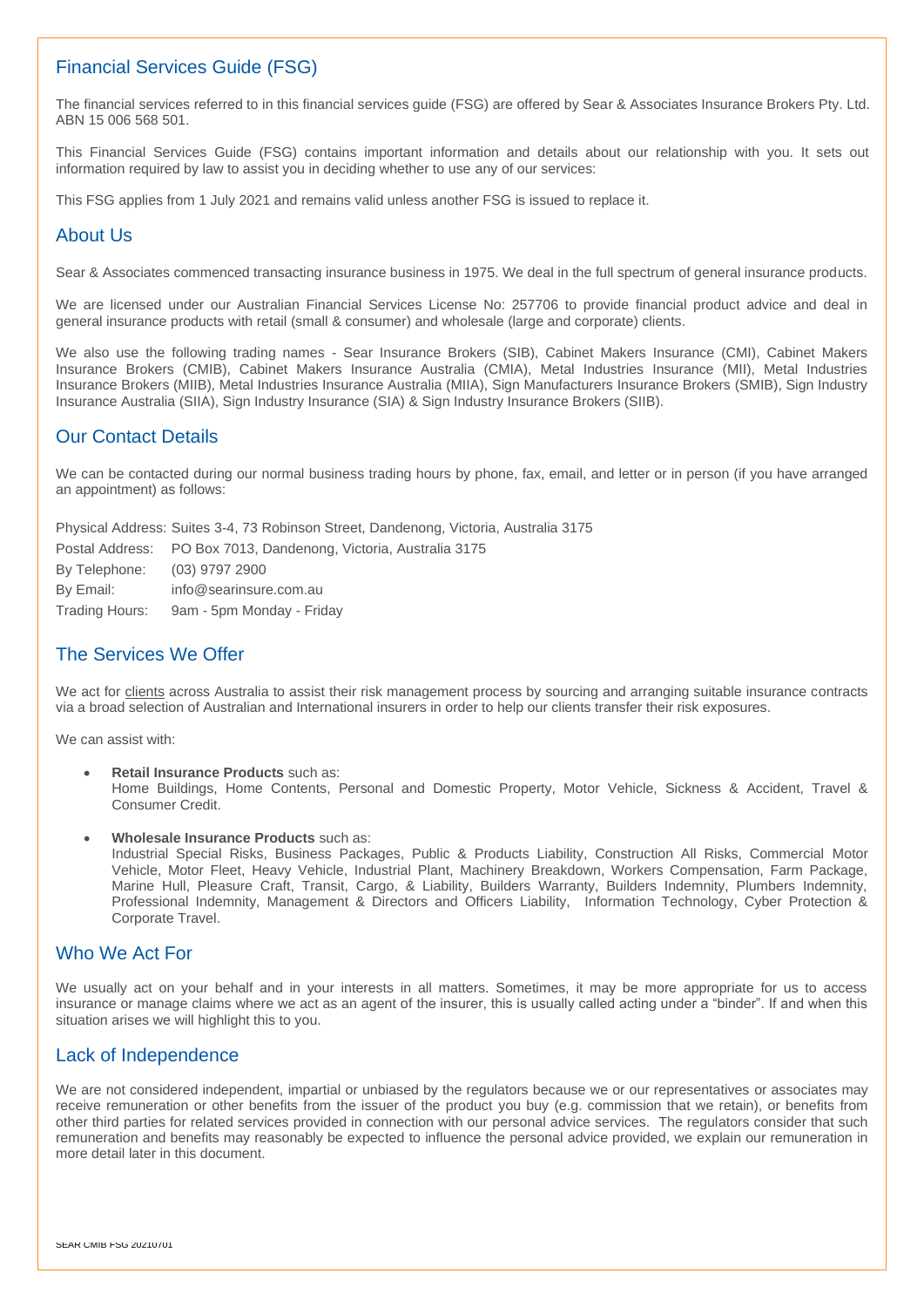#### Our Standard Service

We will discuss with you the type, scope, limits and costs of your insurance requirements. We will source and negotiate your requirements within the available markets and provide you with information and advice regarding the nature, extent, options and costs of policies available at that time. We will answer questions regarding benefits, conditions, exclusions and restrictions of such policies. We will seek your instructions whether written or verbal to proceed with placement of your selected requirements. We will endeavour to arrange placement of your policies before the intended date of inception, renewal or extension subject to availability within the market to satisfy your requirements. Upon placement of your cover we will send all relevant documentation to assist the formal completion of your contracts and to inform and confirm the details of the transactions we have arranged on your behalf.

### Additional Services Included

We will be available to provide ongoing advice, service and maintenance of your policies placed by us throughout the term of cover. We will amend and update your policies and details in accordance with your instructions and confirm the details of the transactions we have arranged on your behalf. We will receive your reports of claims, co-ordinate completion of relevant claims documentation, submit your claim to insurers and represent you in the settlement of your claim. These services will be provided in accordance with market practice and your particular policy limits, terms and conditions.

## Our Suppliers

We deal with insurers approved by APRA including Lloyds approved insurers, we rely on publicly available information from rating agencies and government authorities together with our own experiences with them to assess their suitability for our clients. We also obtain general information in this regard from industry associations that we are members of such as the National Insurance Brokers Association (NIBA) and the Steadfast Group Limited. We do not and cannot warrant or guarantee the solvency of any insurer. We are willing to discuss such matters with you at any time; however, **YOU** should always make your own investigations into the suitability of any proposed insurer.

#### Our Communications With You & Privacy

We will communicate with each other through all recognised methods including, in writing, verbally, by facsimile transmission and email. We will document all communications that we make or receive. All information communicated by us or to us will be recorded and stored within our records or electronic data storage systems. The information we collect from you is required for the purpose of carrying out our services on your behalf. By providing your information to us we conclude that you authorise us to disclose any necessary information to third parties who are directly involved in the provision of our services to you. This would include but not be limited to insurers, underwriters, insurer's agents, assessors, adjusters, investigators, repairers, surveyors, premium funders, solicitors, auditors etc. We are committed to implementing and promoting a privacy policy which will ensure the privacy and security of your personal information. A copy of our privacy policy is available on request. A copy is also available on our website at [www.searinsure.com.au](http://www.searinsure.com.au/)

#### Electronic Delivery of Documents and Disclosure Notices

Please note that where possible we prefer to provide all correspondence and disclosure notices (including Financial Services Guides and Product Disclosure Statements) to you electronically, via email attachments or email links to documents/websites etc. If you have provided your email address to Us we will typically use that email address for all correspondence and disclosure notices. Should you not wish to be sent correspondence and disclosure documents electronically please advise us and we will update our records accordingly.

#### Associations & Relationships

We are members of an industry association being the National Insurance Brokers Association (NIBA). Sear & Associates Insurance Brokers Pty. Ltd. is a member and a shareholder of Steadfast Group Limited (Steadfast).

Steadfast has exclusive arrangements with some insurers and premium funders under which Steadfast will receive between 0.5 – 2% commission for each product arranged by us with those insurers and premium funders. These payments are used to operate Steadfast.

Steadfast is also a shareholder of various insurance brokers, underwriting agencies and other service providers. As a shareholder, Steadfast may receive dividends from them. These amounts will indirectly contribute towards the benefits we receive from Steadfast.

As a shareholder of Steadfast we have access to member services including model operating and compliance tools, procedures, manuals and training, legal, technical, banking and recruitment advice and assistance, group insurance arrangements, product comparison and placement support, claims support and group purchasing arrangements. These member services are either funded by Steadfast, subsidised by Steadfast or available exclusively to shareholders for a fee. You can obtain a copy of Steadfast's FSG at [www.steadfast.com.au](http://www.steadfast.com.au/)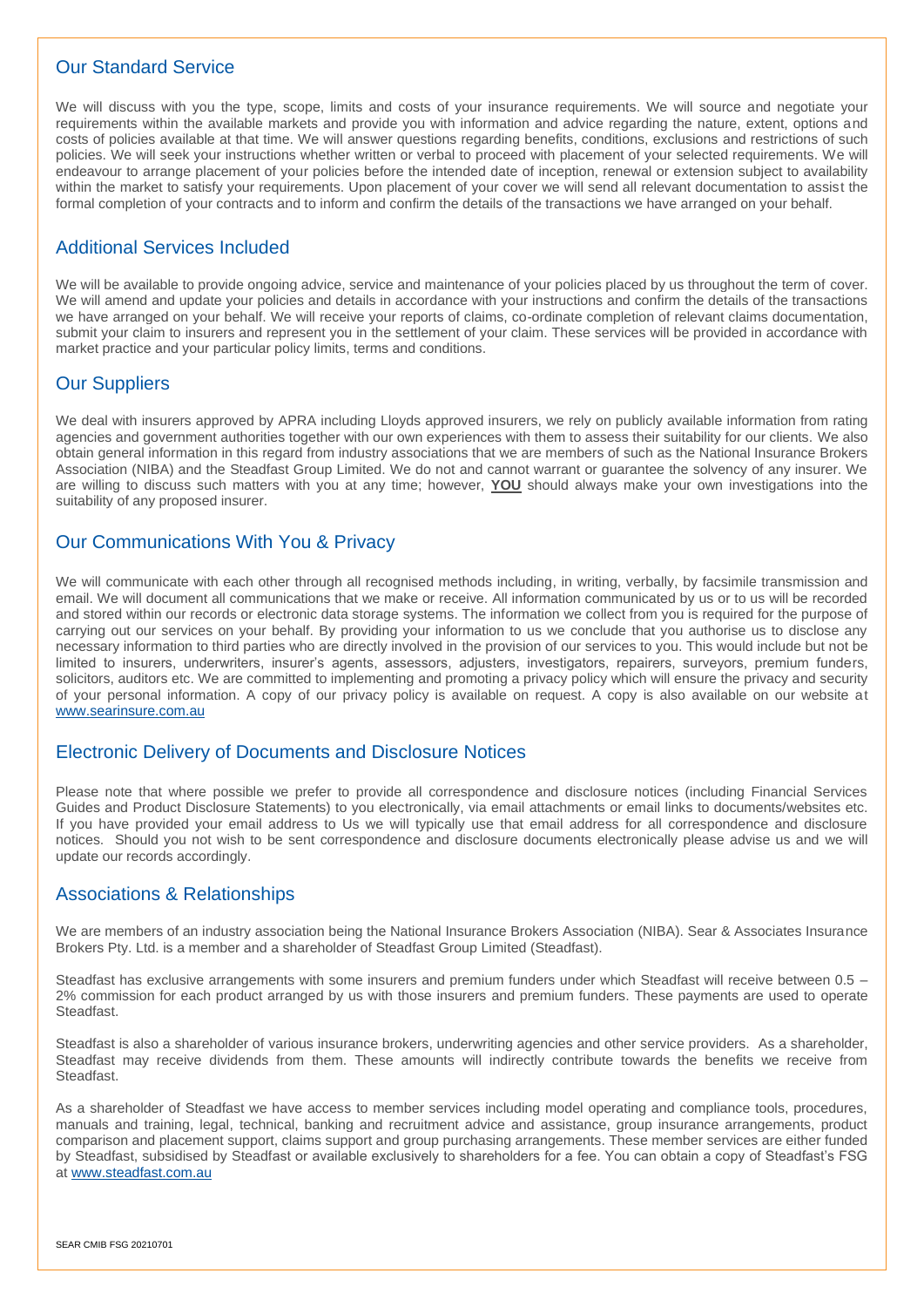We may refer you to a Life Insurance adviser to complement your insurance program. We recommend Sear Financial Services Pty. Ltd Australian Financial Services Representative Number 000326088. (SFS) who are Authorised Representatives for Millennium3 Financial Services Pty. Ltd. Australian Financial Services Licensee Number 244252.

## **Compensation**

We hold a Professional Indemnity Policy. This policy is designed to pay claims by Third Parties (including our clients) arising out of our Professional Negligence. The policy extends to cover us for work done for us by representatives / employees after they cease to work for us and satisfies the requirements for compensation arrangements under Section 912B of The Act.

## Ending Our Relationship

Our relationship with you will automatically end at time that your policies placed by us expire unless we have received your explicit instructions to renew or extend your policies for a further term or unless otherwise specifically agreed. Our relationship can end at any other time by either of us providing the other with at least 14 days written notice. In the event of cancellation or adjustment of your policy we reserve the right to retain our remuneration which we deem to be fully earned upon placement of your policies.

## Our Remuneration & Charges

Our remuneration is received in two ways. Either from insurers as commission being a standard percentage typically between 0% and 20% of the basic premium charged by the insurer excluding all underwriting levies, stamp duty, fire services levy, GST or any other government charges, taxes or fees. Also as brokerage / administration fees for all policies placed on behalf of clients, our brokerage / administration fees are always a specified dollar amount that will be advised to you in writing upon placement of your policies or at any time upon your request. Such fees generally range from \$50 to \$5,000 per policy placed depending upon the nature of the policy and work. When we place policies through the "Steadfast Group" we may receive up to 27.5% commission on certain policies.

When we do not receive commission from underwriters, (referred to as net placements) we will charge you brokerage / administration fees at a minimum of 10% of the total premium payable, and, where appropriate up to 35% of the premium depending on the nature of the risk and policy arranged. We will advise you of such amounts in writing upon placement of your policies. When we charge on this basis our remuneration is fee for service from clients rather than commission from insurers.

If you instruct us to arrange a policy, this is when we become entitled to our remuneration. In the event of cancellation or adjustment of your policy we reserve the right to retain our remuneration which we deem to be fully earned upon placement of policies.

When you pay us your premium it will be banked into our trust account. We retain our remuneration from the total you pay us and remit the balance to the insurer in accordance with our arrangements with the insurer. We will earn interest on the premium while it is in our trust account or we may invest the premium and earn a return. We will retain any interest or return on investment earned.

If we arrange premium funding for you we may be paid a commission by the premium funder. We may also charge you a fee (or both). The commission that we are paid by the premium funder is usually calculated as a percentage of your insurance premium (including government fees or charges). Our commission rates for premium funding are usually in the range of 0% to 2.5% of the funded premium. In some circumstances we may earn more including a percentage of the interest earned by the premium funder. When we arrange premium funding for you, you can ask us what commission rates and interest we are paid for that funding arrangement compared to the other arrangements that were available to you.

Our employees and consultants who are directly employed or commissioned by us receive an annual salary that may include bonuses and commissions based on pre-determined business performance criteria as well as non-monetary benefits such as the use of company vehicles and mobile telephones. We may also pay referral fees to third parties that have introduced you to us. If we do, we will pay commissions to those people out of our remuneration (not in addition to those amounts), in the range of 0% to 50% of our remuneration.

## Our Responsibilities

We have numerous responsibilities imposed upon us under our Financial Services License. These responsibilities are designed to ensure that the service we provide to you is professional and meets minimum industry standards and legislative requirements. These responsibilities include but are not limited to:

- Management of premium money received from clients within an approved trust account.
- Management of our business procedures at a professional level to comply with our Australian Financial Service License requirements.
- Management of our employees and representatives including ongoing training and accreditation of each individual.
- Maintenance of current Professional Indemnity Insurance in a form acceptable to ASIC that provides cover against negligent acts, errors or omissions.
- Issuance of a Financial Services Guide (FSG) to clients detailing the way we do business with our clients.
- Issuance of Product Disclosure Statements (PDS) for retail clients detailing the significant features of the products that we have arranged on behalf of our clients.